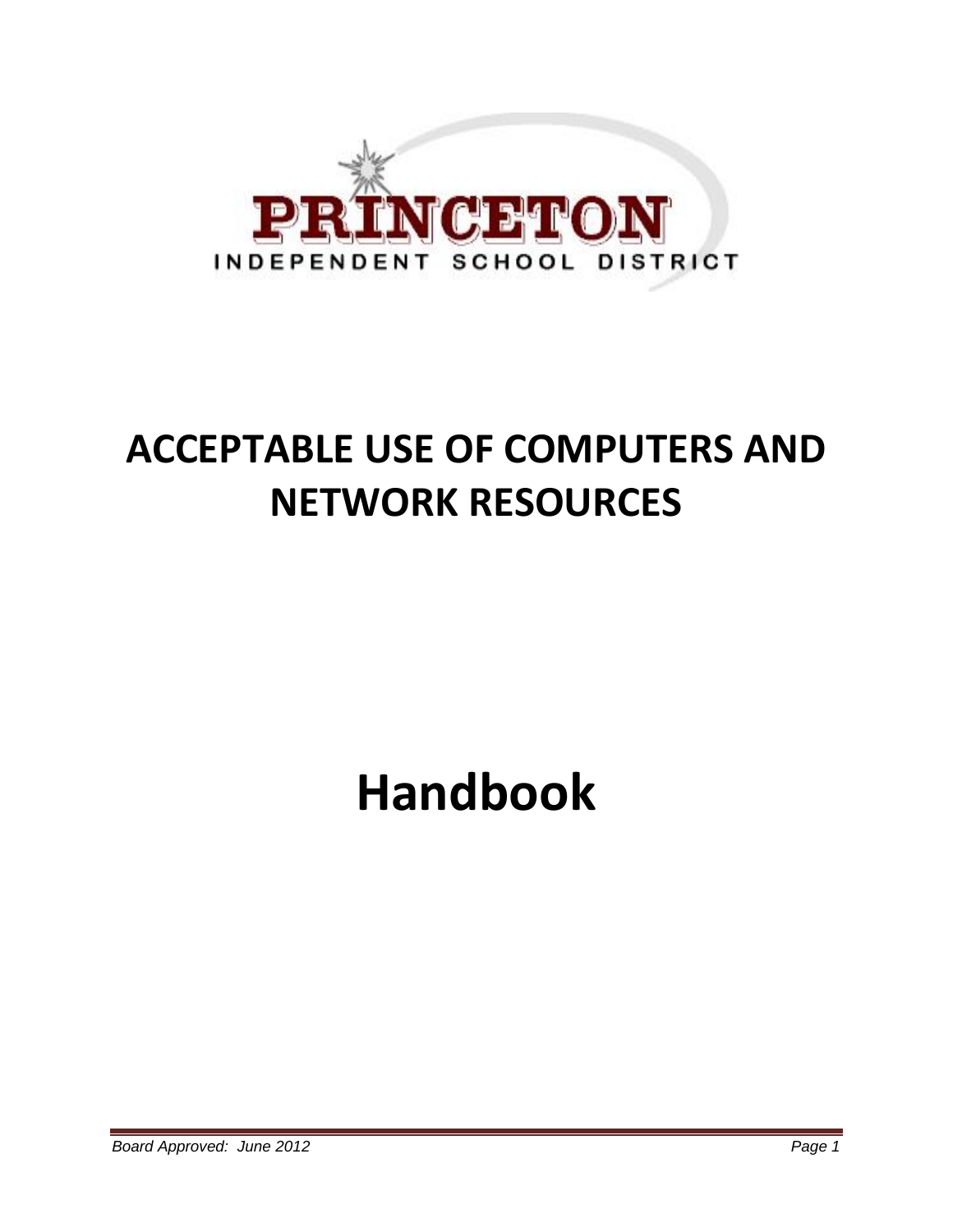#### **PRINCETON ISD ACCEPTABLE USE OF COMPUTERS AND NETWORK RESOURCES**

It is the belief of the Princeton ISD Board of Education that the use of technology is an important part of preparing children to live in the 21st century. The Board further believes that a "technology rich" classroom can significantly enhance both the teaching and learning process. This technology includes PISD computer hardware, software, local and wide area networks, and internet access, as well as student owned digital devices voluntarily brought to school. Due to the complex nature of these systems and the magnitude of information available via the Internet, the Princeton ISD Board of Education believes guidelines regarding acceptable use are warranted in order to serve the educational needs of students.

It shall be the policy of the Princeton ISD Board of Education that the school system shall have in continuous operation, with respect to any computers belonging to the school having access to the Internet:

- 1. A qualifying "technology protection measure," as that term is defined in Section 1703(b)(1) of the Children's Internet Protection Act of 2000; and
- 2. Procedures or guidelines which provide for monitoring the online activities of users and the use of the chosen technology protection measure to protect against access through such computers to visual depictions that are (i) obscene, (ii) child pornography, or (iii) harmful to minors, as those terms are defined in Section 1703(b)(1) and (2) of the Children's Internet Protection Act of 2000.

The district's technology resources are provided for educational purposes that promote and are consistent with the instructional goals of the Princeton ISD School System. Use of computers and network resources outside the scope of this educational purpose is strictly prohibited. Students and employees accessing network services or any school computer shall comply with the district's acceptable use guidelines. The Princeton ISD Employee Handbook contains expectations for teachers regarding *Use of PISD Technology Resources, Personal Use of Electronic Media,* and *Use of Technology Media with Students*.

The district reserves the right to monitor, access, and disclose the contents of any user's files, activities, or communications. Princeton ISD also supports the *Bring Your Own Technology* (BYOT) initiative that allows students to take their smart phones, laptops, e-book readers, and tablets to class for educational purposes. Students are required to connect their devices to PISD's wireless network and comply with this Acceptable Use Policy and the Student Code of Conduct.

It must also be understood that the Internet is a global, fluid community, which remains largely unregulated. While it is an extremely valuable tool for educational research, there are sections that are not commensurate with community, school, or family standards. It is the belief of the Board that the Internet's advantages far outweigh its disadvantages. The Princeton ISD Board of Education will, through its administrative staff, provide an Internet screening system which blocks access to a large percentage of inappropriate sites. It should not be assumed, however, that users are completely prevented from accessing inappropriate materials or from sending or receiving objectionable communications.

Additionally, access to the Internet and computer resources is a privilege, not a right. Therefore, users violating the Princeton ISD Board of Education's acceptable use policy shall be subject to revocation of these privileges and potential disciplinary action.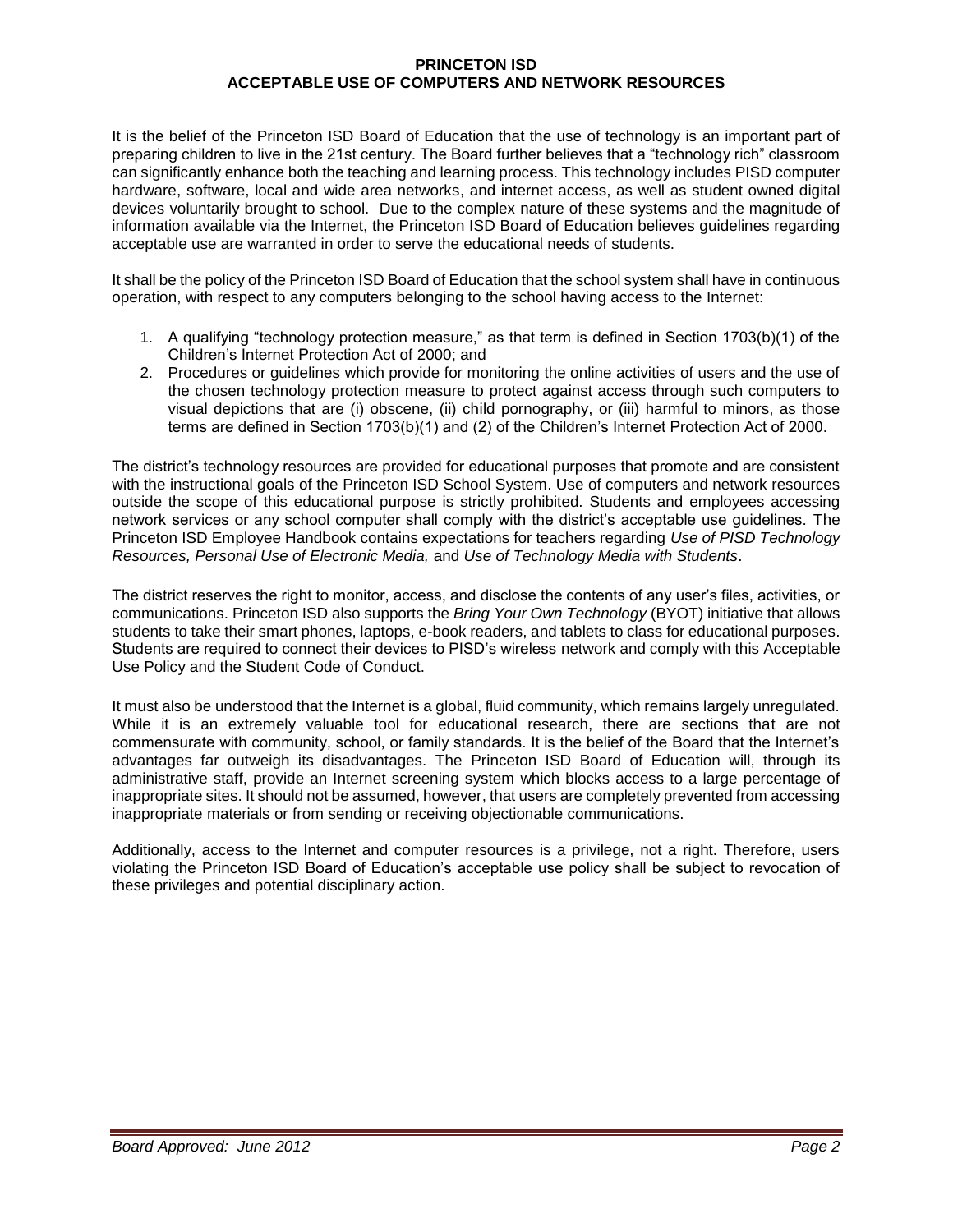#### **PRINCETON ISD COMPUTERS AND NETWORK RESOURCES STUDENT USE ACCEPTABLE GUIDELINES**

*Please read the following carefully. Violations of the Acceptable Use Guidelines may cause a student's access privileges to be revoked, disciplinary action and/or appropriate legal action may be taken.*

Any student who utilizes the computer lab(s) or any computer equipment at the school as well as students who voluntarily bring their own devices to school must be aware of certain policies for use of the equipment, network, and/or facilities. Procedures are in place for the protection of students and equipment. Students will be held accountable for any violation of the following policies (as would be the case for any classroom disciplinary matter).

As new technologies continue to change the world in which we live, they also provide many new and positive educational benefits for classroom instruction. To encourage this growth, Princeton ISD students may bring their own personal technology devices such as smart phones, laptops, e-book readers, and tablets to school. Responsibility to keep these devices secure rests with the individual owner. Princeton ISD is not liable for any device stolen or damaged on campus. Students are responsible for ensuring that any computers or digital devices, CDs, USB flash drives, or other forms of storage media that they bring in from outside the school are virus free and do not contain any unauthorized or inappropriate files. Students are permitted to use their device in the classroom ONLY if the device is used as an educational tool and ONLY if the use of the device is applicable to specific activities conducted in class (i.e., notes, calendar, research, calculator, e-readers, photos, and videos.) Students must notify teachers prior to taking pictures or videos in class. Any other classroom use of digital devices is considered a privilege and must be approved by the classroom teacher (i.e., games, apps, phone calls, texting, email, Facebook, Twitter). Outside of the classroom, (i.e., before school, hallways, lunch, after school) students are permitted to use their devices without restrictions as long as they adhere to the guidelines with this Acceptable Use Policy and the PISD Code of Conduct.

Students are required to connect to the district network via the secure wireless connection provided by the school system, but all access must be in accordance with this Acceptable Use Policy. Students are NOT permitted to use their own computing devices to access the Internet via personal Wi-Fi accounts or by any manner other than connecting through the secure wireless connection provided by the school system.

Safety Issues:

- 1. Never provide last name, address, telephone number, or school name online.
- 2. Never respond to, and always report to the teacher or parent, any messages that make you feel uncomfortable or that are from an unknown origin.
- 3. Never arrange a face-to-face meeting with someone you met on-line.
- 4. Never open attachments or files from unknown senders.
- 5. Always report to a teacher any inappropriate sites that you observe being accessed by another user or that you browse to accidentally.
- 6. In situations where earphones/ear buds are permitted to be worn inside or outside of the classroom, one ear bud must be left out in order to hear instructions given in class, in the halls, in the cafeteria, and other areas of school life.

Examples of prohibited conduct include but are not limited to the following:

- A. Accessing, sending, creating or posting materials, pictures, videos, or communications that are:
	- 1. Damaging to another person's reputation,
	- 2. Abusive,
	- 3. Obscene,
	- 4. Sexually oriented,
	- 5. Threatening or demeaning to another person,
	- 6. Contrary to the school's policy on harassment,
	- 7. Harassing, or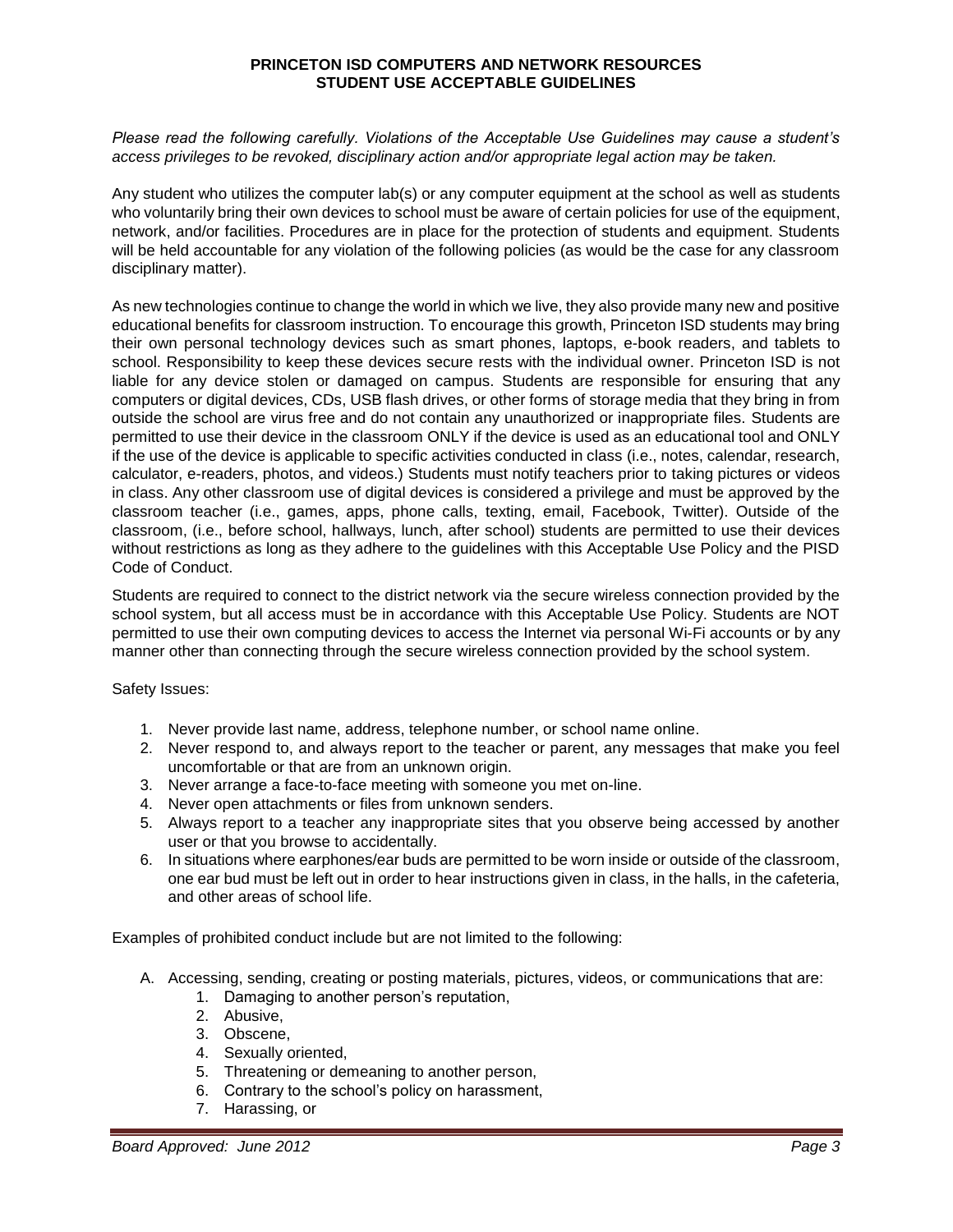- 8. Illegal
- B. Posting or plagiarizing work created by another person without their consent.
- C. Posting anonymous or forging electronic mail messages.
- D. Attempting to read, alter, delete, or copy the electronic mail messages of other system users.
- E. Giving out personal information such as phone numbers, addresses, driver's license or social security numbers, bankcard or checking account information.
- F. Using the school's computer hardware or network for any illegal activity such as copying or downloading copyrighted software, music or images, or violation of copyright laws.
- G. Using the school's computers or personal technology devices for cheating on an assignment or a test.
- H. Downloading, installing, or using games, music files, public domain, shareware or any other unauthorized program on any school's computer or computer system.
- I. Purposely bringing on premises or infecting any school computer or network with a Virus, Trojan, or program designed to damage, alter, destroy or provide access to unauthorized data or information.
- J. Gaining access or attempting to access unauthorized or restricted network resources or the data and documents of another person.
- K. Using or attempting to use the password or account of another person or utilizing a computer while logged on under another user's account.
- L. Using the school's computers or network while access privileges have been suspended.
- M. Using the school's computer hardware, network, personal devices, or Internet link in a manner that is inconsistent with a teacher's directions and generally accepted network etiquette.
- N. Altering or attempting to alter the configuration of a computer, network electronics, the operating system, or any of the software.
- O. Attempting to vandalize, disconnect or disassemble any network or computer component.
- P. Utilizing the computers and network to retrieve information or run software applications inconsistent with school policy.
- Q. Providing another student with user account information or passwords.
- R. Connecting to or installing any computer hardware, components, or software which is not school system property to or in the district's technology resources without prior approval of the district technology supervisory personnel. Students are permitted to connect to the district network via the secure wireless connection provided by the school system, but all access must be in accordance with this Acceptable Use Policy. Students are NOT permitted to use their own computing devices to access the Internet via personal Wi-Fi accounts or by any manner other than connecting through the secure wireless connection provided by the school system.
- S. Bringing on premises any computer, digital device, or storage device that contains a software application or utility that could be used to alter the configuration of the operating system or network equipment, scan or probe the network, or provide access to unauthorized areas or data.
- T. Bypassing or attempting to circumvent network security, virus protection, network filtering, or policies.
- U. Possessing or accessing information on school property related to "Hacking", or altering, or bypassing network security or policies.
- V. Viewing a web site that is not age appropriate or a web site containing inappropriate materials.

### Student Violation Consequences

Violation of PISD's policies and procedures concerning the use of computers and networks will result in the same disciplinary actions that would result from similar violations in other areas of PISD life. Any or all of the following consequences may be employed:

- 1. Loss of computer privileges/Internet access.
- 2. Any campus based disciplinary consequence permitted by the Student Code of Conduct.
- 3. Restitution for costs associated with system, hardware, or software restoration.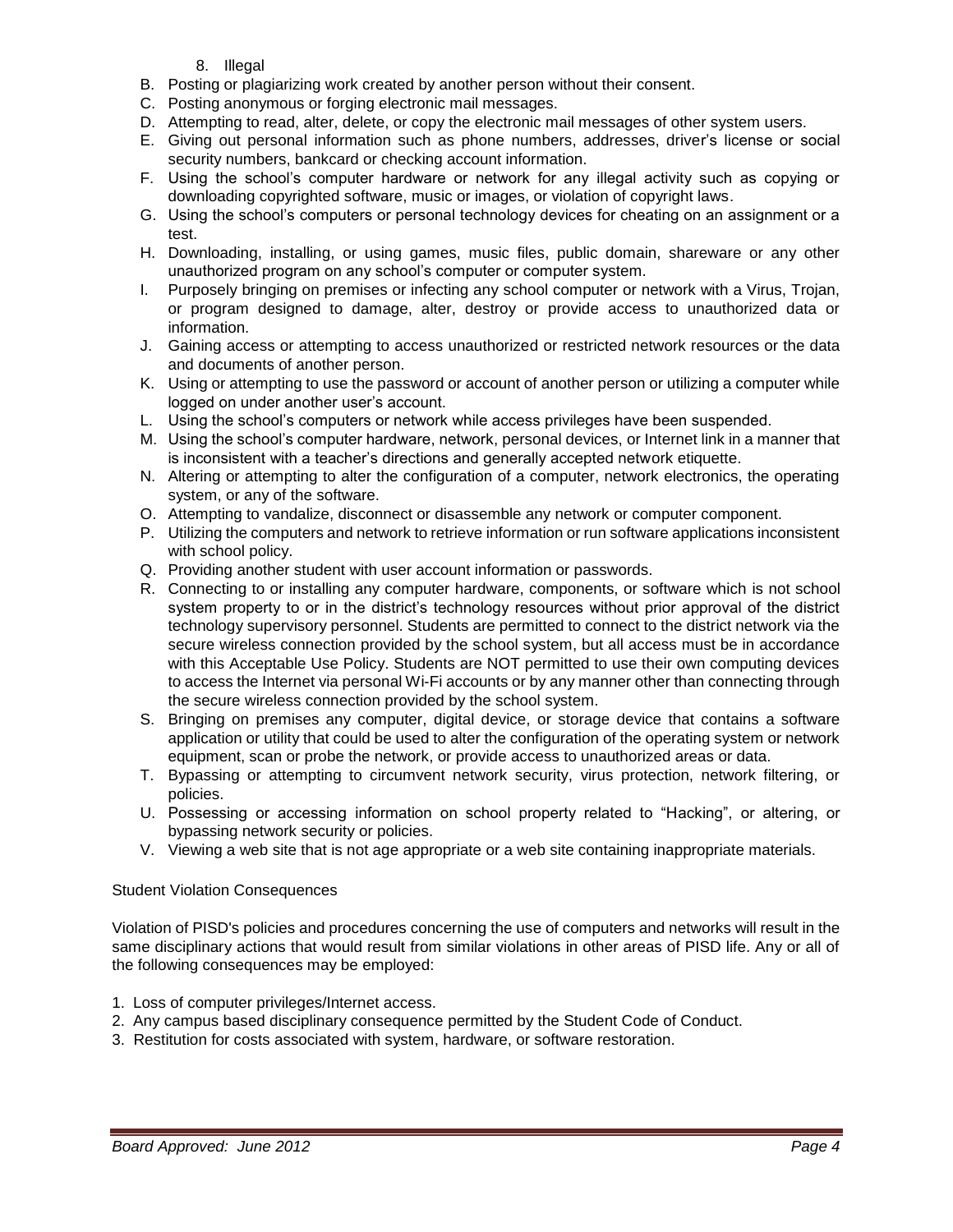#### **STUDENT PISD ACCEPTABLE USE OF COMPUTERS AND NETWORKS AGREEMENT**

*In order to make sure that all members of the PISD community understand and agree to these acceptable use guidelines, PISD requires that you and a parent/guardian sign the following statement.* 

I, (Please print student's name) **Example 2** and the study of the study of the study of the study of the study of the study of the study of the study of the study of the study of the study of the study of the study of the understand the PISD Guidelines for Acceptable Use of Computers and Networks and Violation Consequences. I will abide by the Guidelines in letter and spirit, and understand that violating them may result in disciplinary action permitted by the Student Code of Conduct.

I also understand that PISD does not warrant that computers or networks will be error-free or uninterrupted; nor shall it be liable for any direct or indirect, incidental, or consequential damages (including lost data, information, or profits) sustained or incurred in connection with the use, operation, or inability to use the system.

I understand that, though there is a great wealth of educational information on the Internet, there is also objectionable material on the Internet. I understand that, while all precaution from PISD staff will be taken to prevent access from these sites, accidental access cannot be guarded against completely. It should not be assumed that users are completely prevented from accessing inappropriate materials or from sending or receiving objectionable communications. I will not hold the district responsible for materials accessed. Place a check mark on the lines that apply below.

\_\_\_\_ I deny permission for my child to **access the Internet** through PISD connections.

Date:

School: \_\_\_\_\_\_\_\_\_\_\_\_\_\_\_\_\_\_\_\_\_\_\_\_\_\_\_\_\_\_\_\_\_\_\_\_\_\_\_\_\_\_\_\_\_\_\_\_\_\_\_\_\_

Student Name (Please print):

Student's Signature:

Parent or Guardian Name (Please print): \_\_\_\_\_\_\_\_\_\_\_\_\_\_\_\_\_\_\_\_\_\_\_\_\_\_\_\_

Parent or Guardian Signature: **Example 2018** 

*This form will be retained on file for one school year.*

*Please sign this page and return it to the student's school. Thank you.*